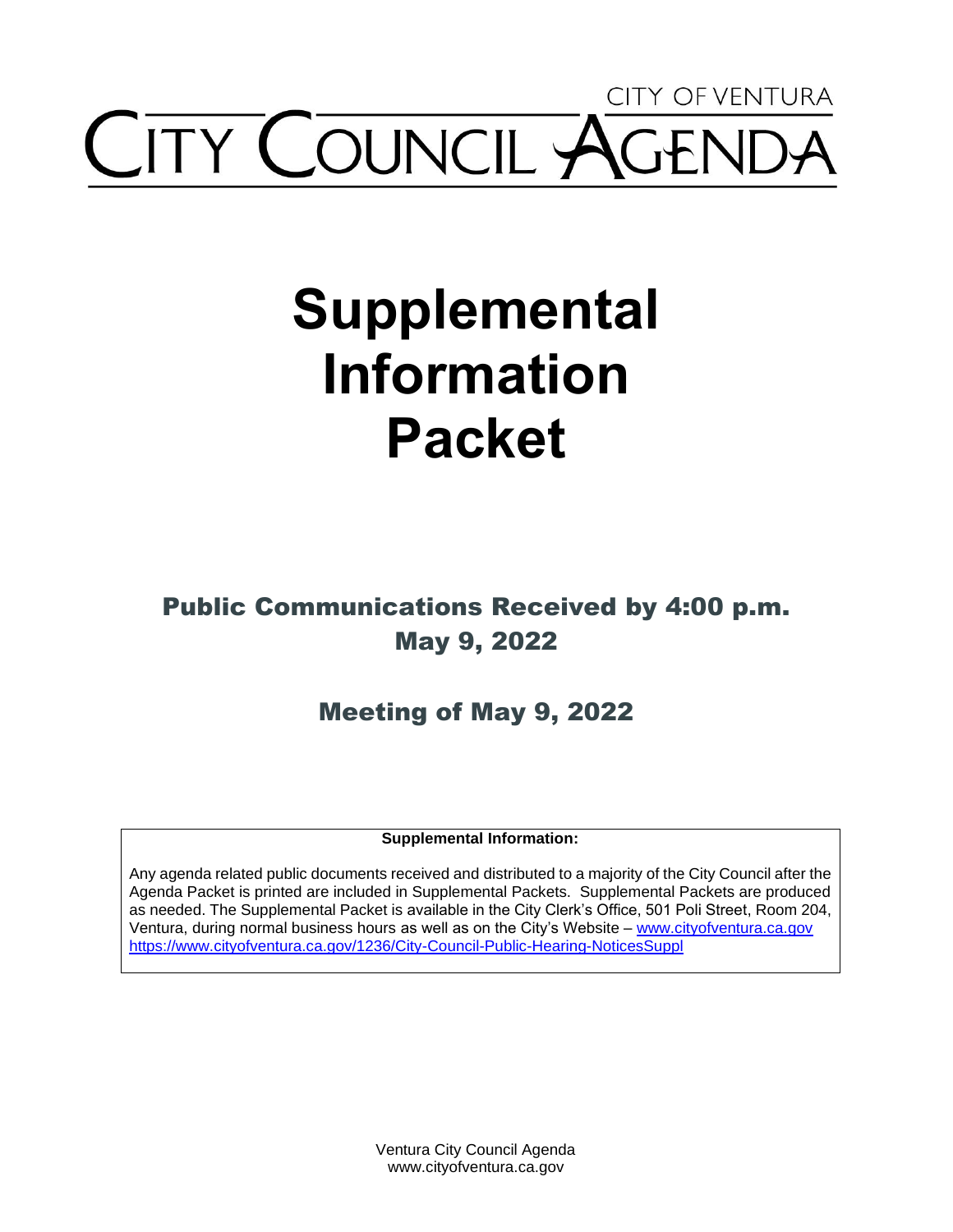## Item 13B Path Forward on Solvency for the Street Lighting **District 36**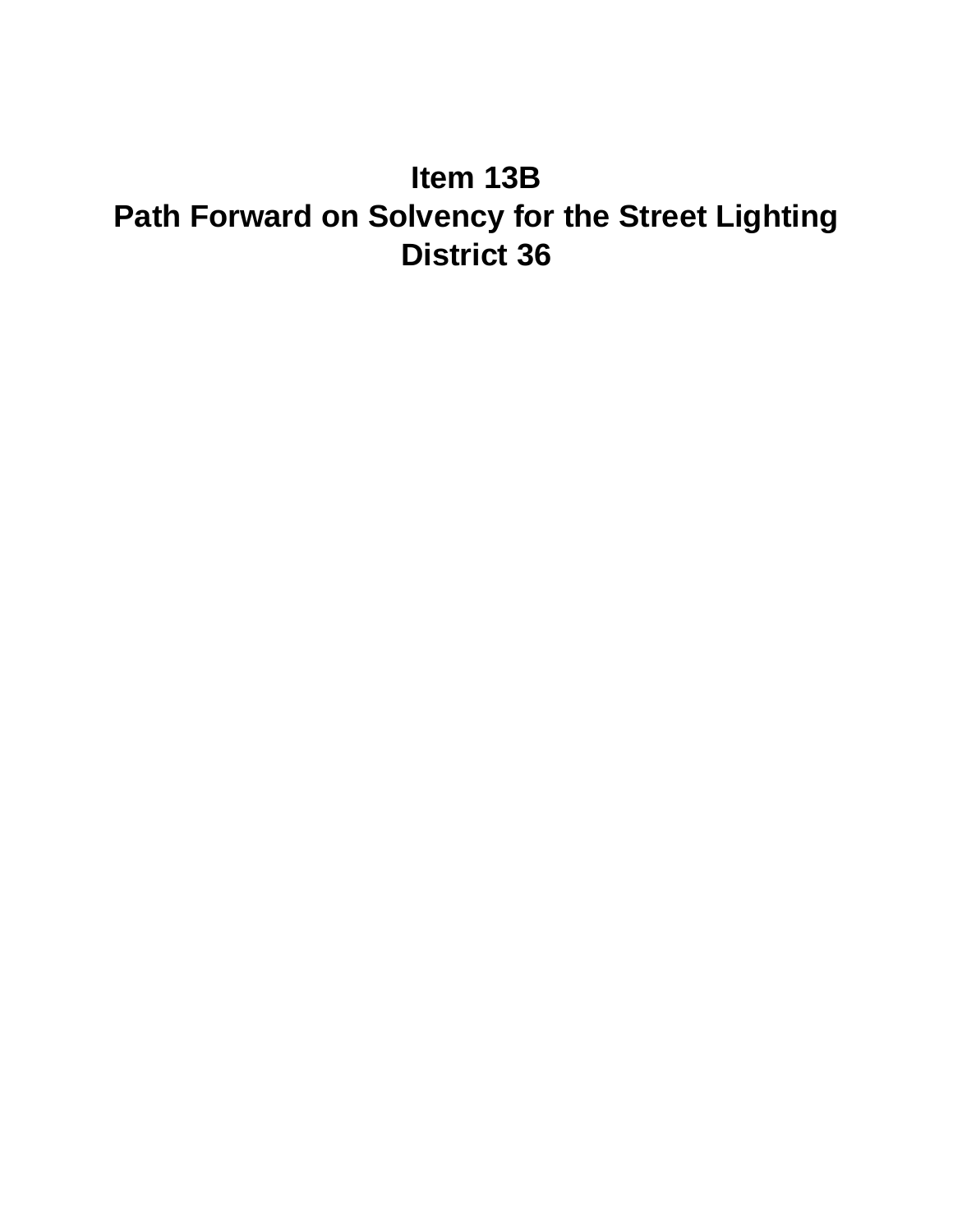

## **To: City of Ventura Mayor and Council Members From: John King, SCE Street Light Project Manager Date: 6 May 2022 Subject: Agenda Item 13B – SCE Owned Street Lights**

- The City's staff report for item 13B on the 9 May 2022 Agenda recommends that the City explore purchasing SCE owned streetlights. SCE assets, including the Company's streetlights are not for sale. SCE executives confirm that the Company is not interested in selling assets, including streetlights, and are committed to SCE's performance of important public safety work in operating and maintaining the lights. For the City to explore any "purchase" of streetlights is laying the groundwork for a hostile eminent domain taking that would place the City of Ventura and SCE in an adversarial position with years of potential litigation, administrative staff burden, uncertainty, cost, and regulatory and legal risk. The City's intent in exploring streetlight purchase, operation, and maintenance appears to be centered on cost savings. The City has available to it other avenues toward cost savings on streetlight expenditures that have not yet been utilized.
- As early as November of 2016, SCE proposed to your staff that the City participate in the LS-1 Option E program – an opportunity which is coupled with another savings program which would create significant cost reductions.
	- o LS-1 Option E will quickly render savings for the City of Ventura of **\$264,261 annually**. Current wait time for SCE to begin work is between four to five months, with implementation of the work expected to take about two months.
	- $\circ$  SCE has also recently applied a savings for SCE-owned streetlights which are located on distribution poles (DPSLD) which currently yields annual savings of **\$66,632**.
- **These two programs coupled together will provide Ventura with savings of \$330,893 annually. That equates to a savings over the next 20 year of more than \$6.61 million dollars** (unadjusted and not compounded).
- **After the initial 20 years, the LS-1 Option E savings grows to \$421,542 annually. Coupled with the DPSLD savings, your post 20-year outlook for savings would be \$488,174 annually.**
- The 30-year savings outlook for your community is:

**20 years at \$330,893 = \$6,617,860 10 years at \$488,174 = \$4,881,740 30-year savings outlook = \$11,499,600**